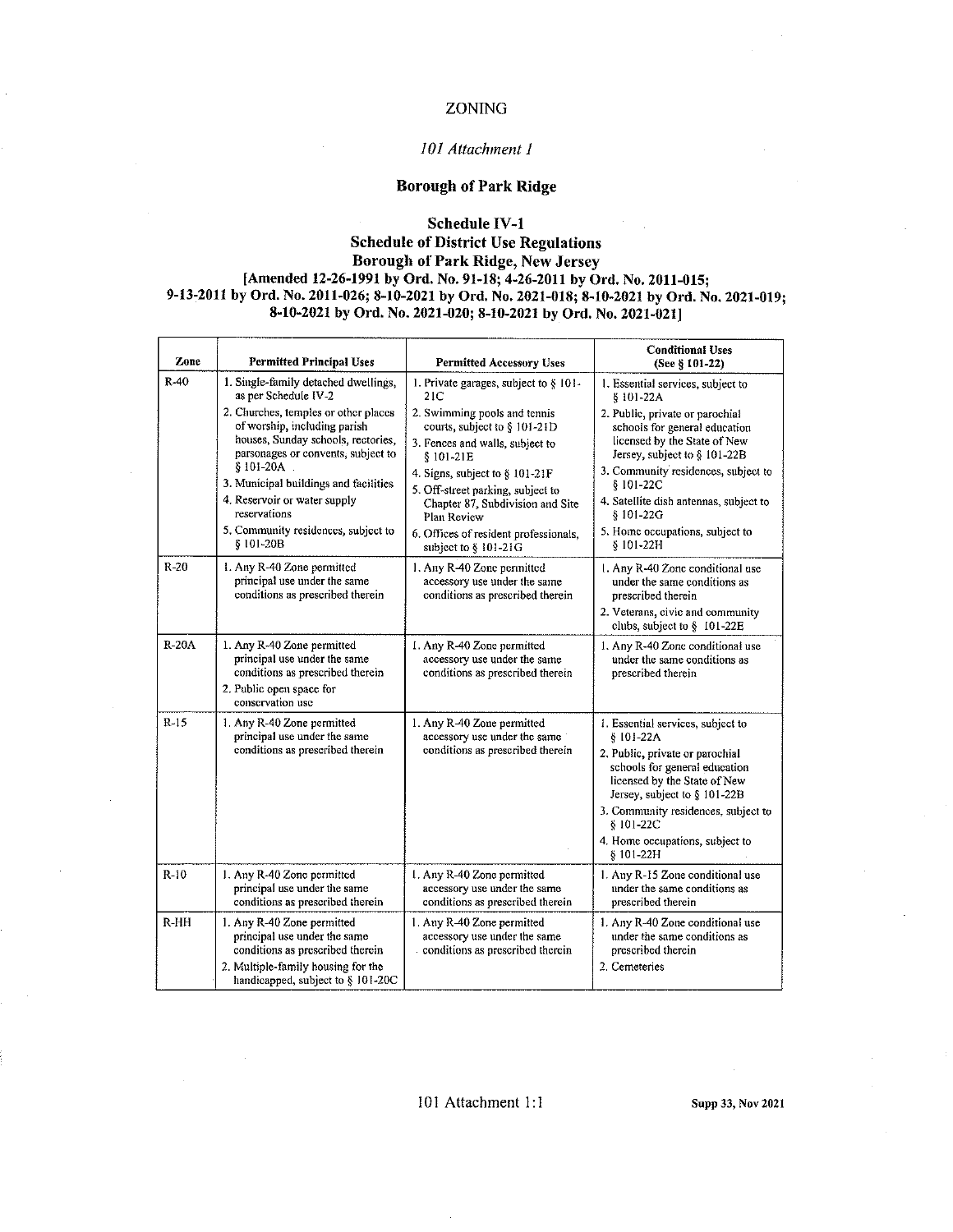## PARK RIDGE CODE

 $\bar{\mathcal{A}}$ 

| Zone   | <b>Permitted Principal Uses</b>                                                                                                                                                                                                                                                                                                                                                                               | <b>Permitted Accessory Uses</b>                                                                                                                                                                                 | <b>Conditional Uses</b><br>(See § 101-22)                                                 |
|--------|---------------------------------------------------------------------------------------------------------------------------------------------------------------------------------------------------------------------------------------------------------------------------------------------------------------------------------------------------------------------------------------------------------------|-----------------------------------------------------------------------------------------------------------------------------------------------------------------------------------------------------------------|-------------------------------------------------------------------------------------------|
| $R-T$  | 1. Townhouses, subject to $§$ 101-<br>20D<br>2. Churches, temples or other places<br>of worship, including parish<br>houses, Sunday Schools, rectories,<br>parsonages or convents subject to<br>§101-20A<br>3. Municipal buildings and facilities<br>4. Reservoir or water supply<br>reservations<br>5. Community residences, subject to<br>$$101-20B$                                                        | 1. Any R-40 Zone permitted<br>accessory use under the same<br>conditions as prescribed therein                                                                                                                  | 1. Any R-40 Zone conditional use<br>under the same conditions as<br>prescribed therein    |
| R-GAI  | 1. Multifamily dwellings<br>garden apartments and<br>townhouses, subject to<br>§ 101-20E<br>2. Churches, temples or other<br>places of worship, including<br>parish houses, Sunday<br>Schools, rectories,<br>parsonages or convents<br>subject to<br>§101-20A<br>3. Municipal buildings and<br>facilities<br>4. Reservoir or water supply<br>reservations<br>5. Community residences,<br>subject to § 101-20B | 1. Any R-40 Zone permitted<br>accessory use under the<br>same conditions as<br>prescribed therein                                                                                                               | 1. Any R-40 Zone conditional<br>use under the same<br>conditions as prescribed<br>therein |
| R-GAII | 1. Any R-GAI Zone permitted<br>principal use under the same<br>conditions as prescribed therein                                                                                                                                                                                                                                                                                                               | 1. Any R-40 Zone permitted<br>accessory use under the same<br>conditions as prescribed therein                                                                                                                  | 1. Any R-40 Zone conditional use<br>under the same conditions as<br>prescribed therein    |
| $AH-1$ | 1. Townhouses, garden apartments<br>and multifamily residential<br>dwelling units, subject to<br>Article XI                                                                                                                                                                                                                                                                                                   | 1. Off-street parking<br>2. Recreation facilities<br>3. Fences and walls<br>4 Signs<br>5. Other customary accessory uses<br>and buildings which are clearly<br>incidental to the principal use and<br>building  | None                                                                                      |
| $AH-2$ | 1. Townhouses, garden apartments<br>and multifamily residential<br>dwelling units, subject to<br>Article XI<br>2. Supportive and special needs<br>housing<br>3. Public open space for<br>conservation use                                                                                                                                                                                                     | 1. Off-street parking<br>2. Recreation facilities<br>3. Fences and walls<br>4. Signs<br>5. Other customary accessory uses<br>and buildings which are clearly<br>incidental to the principal use and<br>building | None                                                                                      |

 $\sim$   $\sim$ 

 $\frac{1}{2}$  ,  $\frac{1}{2}$ 

 $\hat{\mathcal{A}}$  and  $\hat{\mathcal{A}}$ 

 $\bar{\beta}$ 

 $\overline{\phantom{a}}$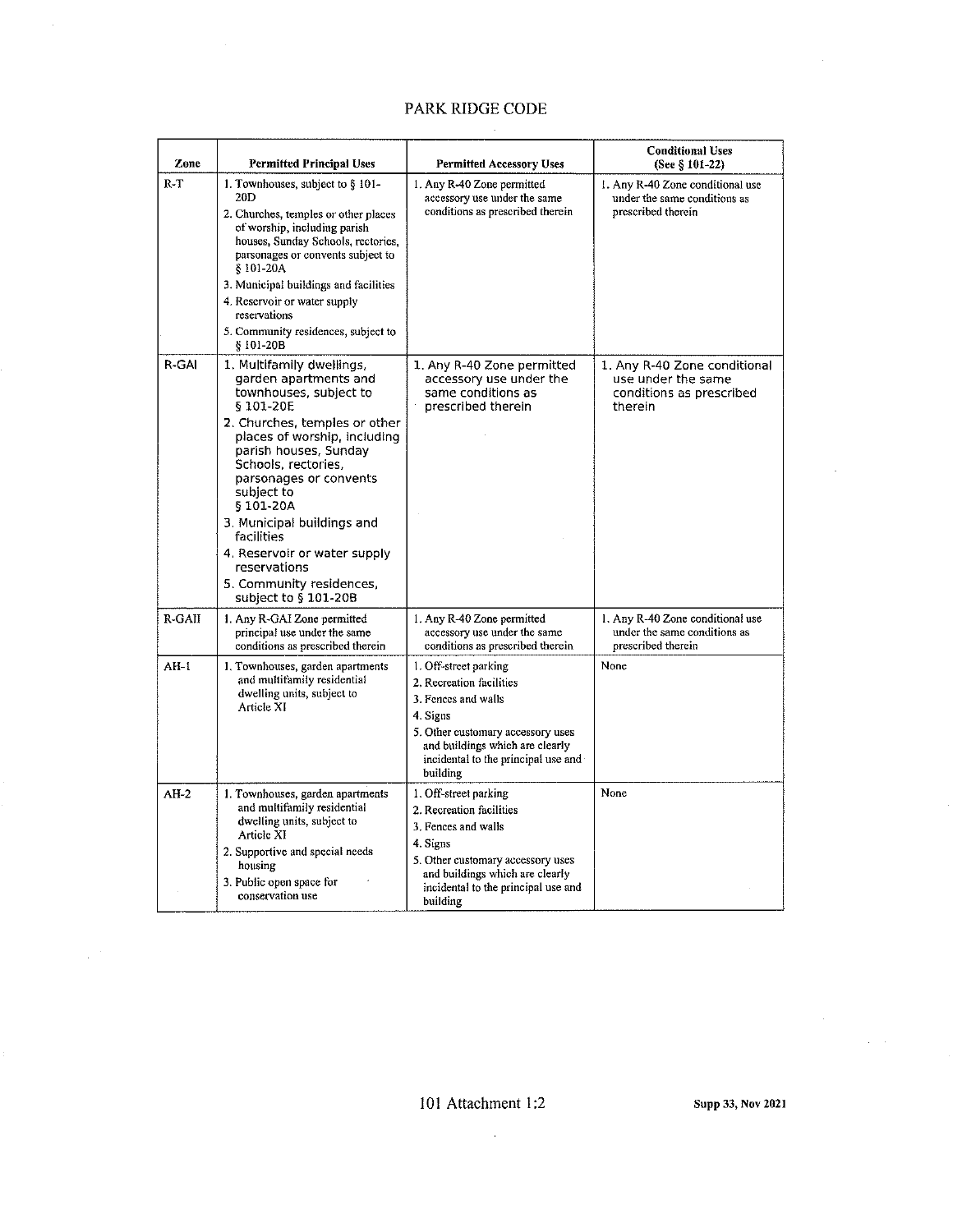### **ZONING**

| Zone   | Permitted Principal Uses                                                                                                                                                                                                                                                     | <b>Permitted Accessory Uses</b>                                                                                                                                                                                                                                                                                                                                                                                                                                                                                                                                                                                                                                                                 | <b>Conditional Uses</b><br>(See § 101-22) |
|--------|------------------------------------------------------------------------------------------------------------------------------------------------------------------------------------------------------------------------------------------------------------------------------|-------------------------------------------------------------------------------------------------------------------------------------------------------------------------------------------------------------------------------------------------------------------------------------------------------------------------------------------------------------------------------------------------------------------------------------------------------------------------------------------------------------------------------------------------------------------------------------------------------------------------------------------------------------------------------------------------|-------------------------------------------|
| $AH-4$ | I. Non-age-restricted multifamily<br>rental dwellings<br>2. Non-age-restricted townhouse<br>rental dwellings<br>3. Irrespective of §101-12, more than<br>one of the principal uses set forth in<br>Subsections 1 and 2 above shall be<br>permitted on a lot in the AH-4 Zone | 1. Recreational facilities, fitness<br>facilities, outdoor barbecues, fire<br>pits, gazebos, leasing and<br>management offices, club rooms,<br>lounges, libraries, business centers,<br>game rooms, pool rooms,<br>community gardens, rec rooms,<br>children's play rooms, private theater<br>rooms, community kitchens for<br>tenant use, bath house, locker rooms,<br>mail rooms, package storage areas,<br>valet spaces, and similar interior<br>tenant amenities                                                                                                                                                                                                                            |                                           |
|        |                                                                                                                                                                                                                                                                              | 2. Buildings for storage of<br>mechanical equipment<br>3. Balconies (provided such<br>balconics shall not be used for<br>outdoor storage), decks and patios<br>attached to a principal building<br>4. Outdoor recreation facilities,<br>including but not limited to fields,<br>courts, putting greens, swimming<br>pools, and playgrounds                                                                                                                                                                                                                                                                                                                                                      |                                           |
|        |                                                                                                                                                                                                                                                                              | 5. Dog park or dog run<br>6. Dog spa or grooming facility, not<br>including boarding or veterinarian<br>services<br>7. Storage spaces for tenants of a<br>multifamily residential building.<br>Such storage spaces may be<br>unattached to individual units, but<br>must be included within a principal<br>building                                                                                                                                                                                                                                                                                                                                                                             |                                           |
|        |                                                                                                                                                                                                                                                                              | 8. Refuse and recycling receptacles<br>9. Off-street parking and loading<br>facilities, including surface parking<br>lots, parking that is provided on the<br>ground level of a building with<br>occupied floors built above, and one-<br>car garage and driveway<br>combinations. Structured parking<br>(i.e., a structure in which vehicle<br>parking is accommodated on<br>multiple stories or floors) shall not<br>be permitted in the AH -4 Zone<br>10. Electric vehicle charging stations<br>11. Bicycle racks and bicycle storage<br>rooms<br>12. Signs<br>13. Fences and walls<br>14. Bus/shuttle depots<br>15. Any other use customarily<br>incidental to a permitted principal<br>use |                                           |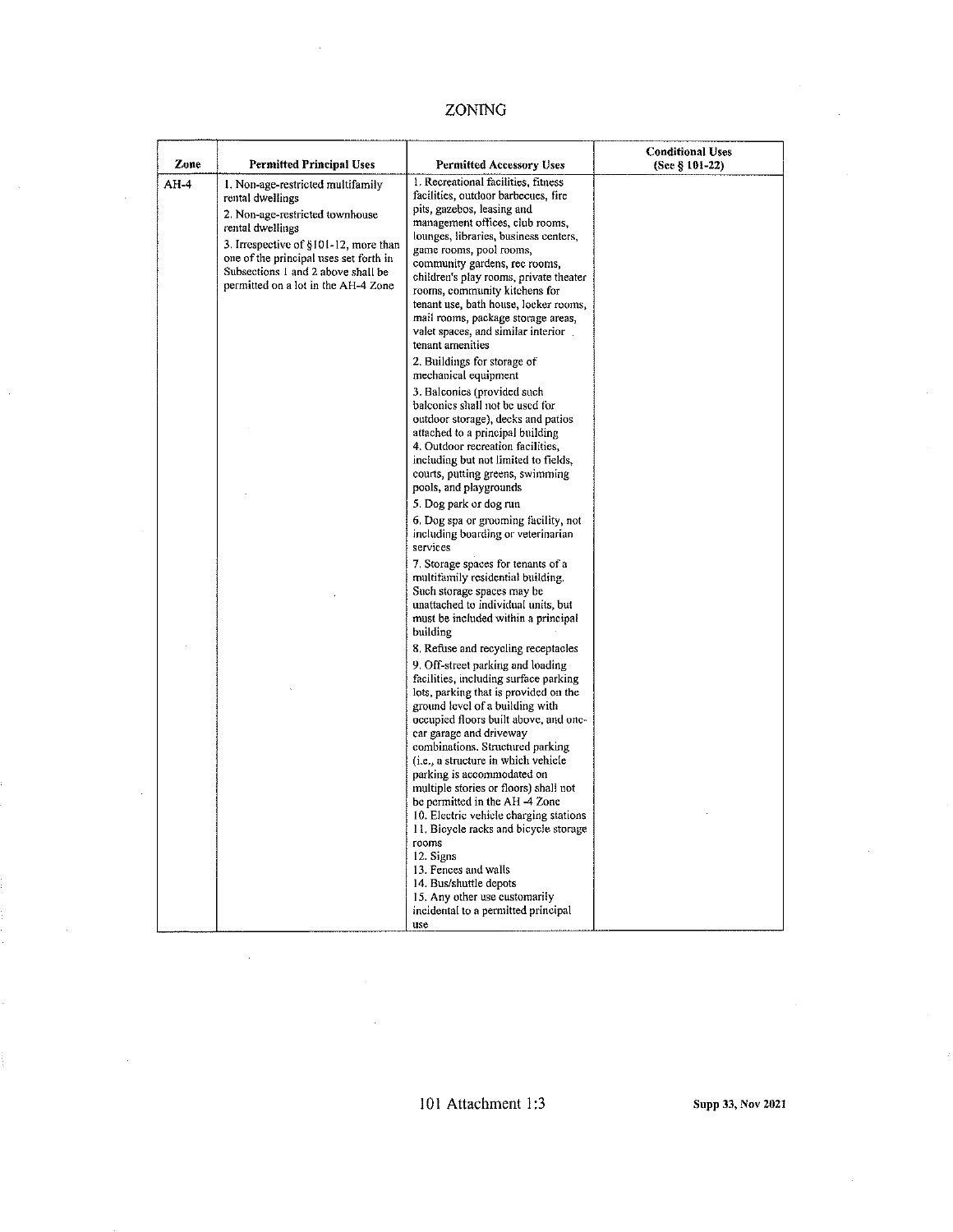### PARK RIDGE CODE

 $\mathcal{L}$ 

| <b>Zone</b> | <b>Permitted Principal Uses</b>                                                                                                                                                                                                                                                                                                                                                                                                                                                                                                                                                                                                                                                                   | <b>Permitted Accessory Uses</b>                                                                                                                                                                                                                                                                                                                                                                                                                                                                                                            | <b>Conditional Uses</b><br>(See § 101-22)                                                                                                                                                                                  |
|-------------|---------------------------------------------------------------------------------------------------------------------------------------------------------------------------------------------------------------------------------------------------------------------------------------------------------------------------------------------------------------------------------------------------------------------------------------------------------------------------------------------------------------------------------------------------------------------------------------------------------------------------------------------------------------------------------------------------|--------------------------------------------------------------------------------------------------------------------------------------------------------------------------------------------------------------------------------------------------------------------------------------------------------------------------------------------------------------------------------------------------------------------------------------------------------------------------------------------------------------------------------------------|----------------------------------------------------------------------------------------------------------------------------------------------------------------------------------------------------------------------------|
| $B-1$       | 1. Retail trade and service<br>establishments, excluding<br>automobile sales and restaurants<br>2. Business and professional offices<br>3. Banks and financial institutions<br>4. Municipal buildings and facilities<br>5. Child-care centers, subject to<br>§ 101-20G                                                                                                                                                                                                                                                                                                                                                                                                                            | 1. Off-street parking and loading<br>facilities<br>2. Signs<br>3. Accessory storage within a wholly<br>enclosed permanent structure for<br>materials, goods and supplies<br>intended for sale or consumption<br>on the premises<br>4. Fences<br>5. Child-care centers, subject to<br>§ 101-21E                                                                                                                                                                                                                                             | 1. Essential services subject to<br>$$101-22A$<br>2. Service stations subject to § 101-<br>22D<br>3. Veterans, civic and community<br>clubs, subject to $§$ 101-22E<br>4. Satellite dish antennas, subject to<br>§ 101-22G |
| $B-2$       | 1. Business and professional offices<br>2. Health clubs<br>3. Child-care centers, subject to<br>$$101-20G$                                                                                                                                                                                                                                                                                                                                                                                                                                                                                                                                                                                        | I. Any B-1 Zone permitted<br>accessory use under the same<br>conditions as prescribed therein<br>2. Child-care centers, subject to<br>§ 101-21E                                                                                                                                                                                                                                                                                                                                                                                            | 1. Any B-1 Zone permitted<br>accessory use under the same<br>conditions as prescribed therein<br>2. Child-care centers, subject to<br>§ 101-21E                                                                            |
| RP          | J. Single-family detached dwellings<br>2. Municipal buildings and facilities<br>3. Community residences                                                                                                                                                                                                                                                                                                                                                                                                                                                                                                                                                                                           | 1. Private garages, subject to $§$ 101-<br>21 C<br>2. Swimming pools and tennis<br>courts, subject to $\S$ 101-21D<br>3. Fences and walls, subject to<br>§ 101-21E<br>4. Signs, subject to § 101-21F<br>5. Off-street parking, subject to<br>$§ 101 - 62$<br>6. Offices of resident professionals,<br>subject to § 101-21G                                                                                                                                                                                                                 | 1. Professional office use subject to<br>$$101-58.13A(2)(a)$<br>2. Mixed professional<br>office/residential uses, subject to<br>$§ 101-58.13A(2)(b)$                                                                       |
| NB          | 1. Retail stores<br>2. Personal service establishments<br>3. Eating and drinking<br>establishments<br>4. Instructional studio spaces,<br>including dance, artist, martial art,<br>music and related studios<br>5. Museums, art galleries and<br>libraries<br>6. Child-care facilities, designed in<br>accordance with § 101-20G<br>7. Veterinary hospitals, designed in<br>accordance with § 101-20K.<br>8. Professional, financial and<br>medical offices, either at grade or<br>above other principal permitted<br>uses above<br>9. Multifamily residential dwellings<br>above at-grade retail or other<br>principal permitted uses above<br>10. Public, governmental and<br>institutional uses | 1. Off-street parking and loading<br>facilities designed in accordance<br>with $§$ 101-58.24 and off-street<br>loading shall be designed in<br>accordance with § 87-44<br>2. Outdoor cafes associated with and<br>on the same lot as indoor eating<br>facilities such as coffee shops,<br>restaurants, ice cream pariors,<br>bakeries and cafes; outdoor cafes<br>shall be designed in accordance<br>with § 101-20J<br>3. Fences and walls designed in<br>accordance with § 101-21E<br>4. Signs designed in accordance with<br>§101-58.21E | 1. Parking structures, subject to<br>§ 101-58.17A                                                                                                                                                                          |

101 Attachment 1:4 Supp 33, Nov 2021

÷.